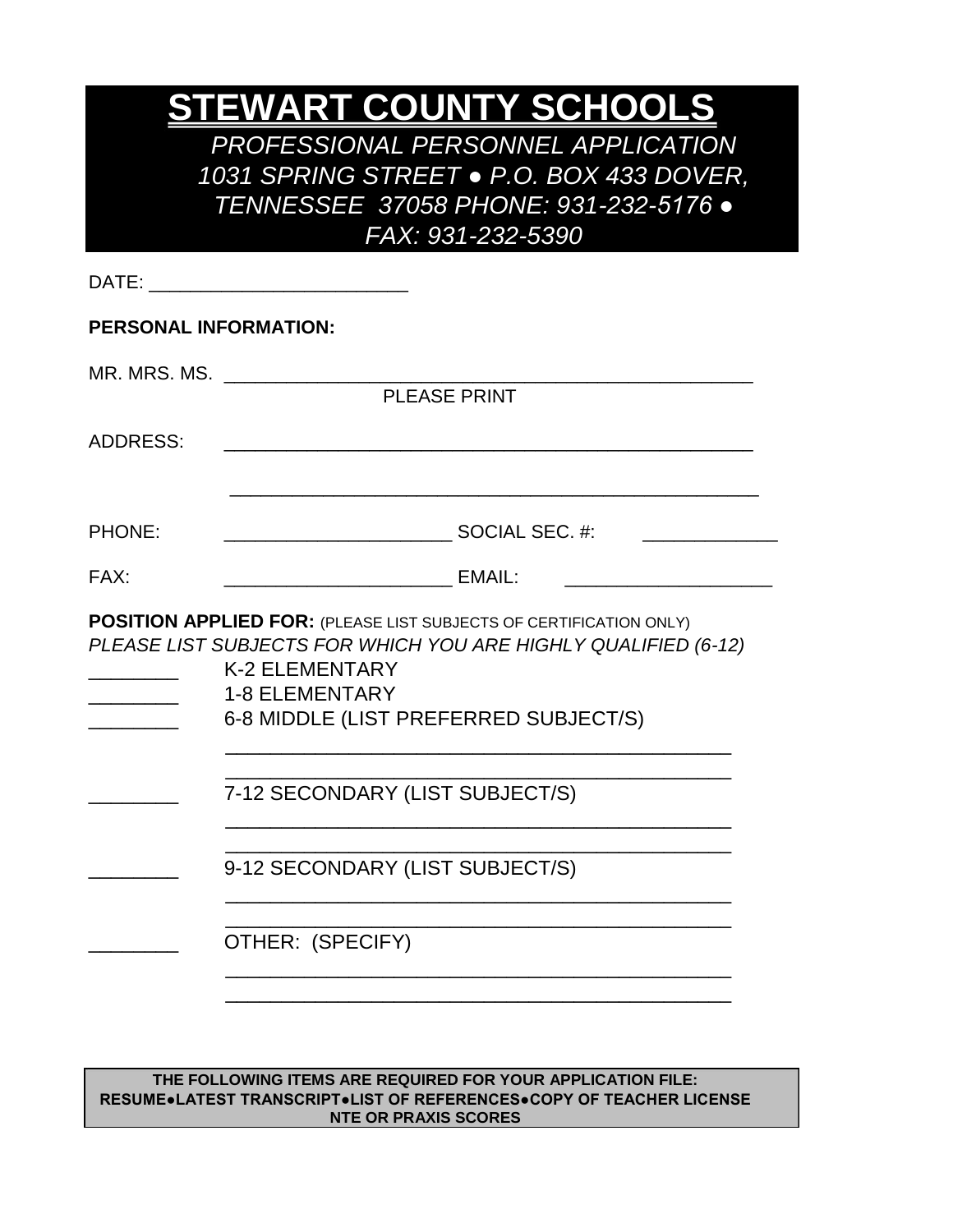#### **EDUCATIONAL INFORMATION:**

PLACE IN ORDER BEGINNING WITH HIGH SCHOOL

| <b>SCHOOL</b>             | <b>LOCATION</b>                | <b>DEGREE</b> | <b>DATE</b> |
|---------------------------|--------------------------------|---------------|-------------|
|                           |                                |               |             |
|                           |                                |               |             |
|                           |                                |               |             |
|                           |                                |               |             |
|                           |                                |               |             |
|                           |                                |               |             |
| <b>TEACHER LICENSE #:</b> |                                |               |             |
| <b>ENDORSEMENT CODE:</b>  | <b>LIST ALL ENDORESEMENTS:</b> | DESCRIPTION:  |             |
| LICENSE PENDING? EXPLAIN  |                                |               |             |
|                           |                                |               |             |
|                           |                                |               |             |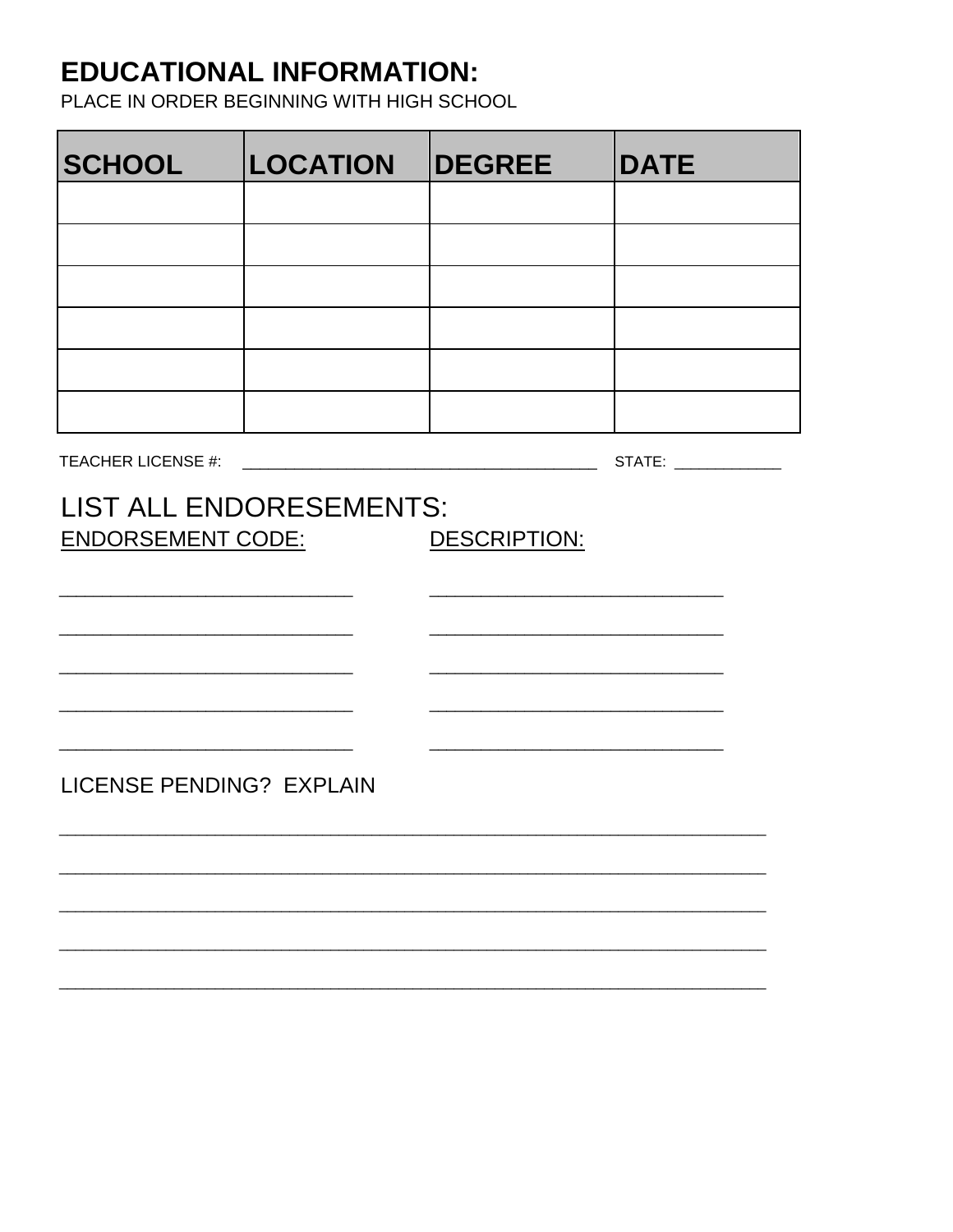# **TEACHING EXPERIENCE:**

PLEASE INDICATE STUDENT TEACHING (√) FOLLOWING THE YEAR TAUGHT

| <b>YEAR</b> | <b>SCHOOL</b> | <b>LOCATION/ADDRESS</b> | GRADE/<br><b>SUBJECT</b> | <b>PRINCIPAL</b> | <b>PHONE#</b> |
|-------------|---------------|-------------------------|--------------------------|------------------|---------------|
|             |               |                         |                          |                  |               |
|             |               |                         |                          |                  |               |
|             |               |                         |                          |                  |               |
|             |               |                         |                          |                  |               |
|             |               |                         |                          |                  |               |
|             |               |                         |                          |                  |               |

### **OTHER WORK EXPERIENCE:**

| <b>YEAR</b> | <b>TYPE</b> | <b>EMPLOYER</b> | <b>LOCATION</b> | <b>PHONE#</b> | <b>SUPERVISOR</b> |
|-------------|-------------|-----------------|-----------------|---------------|-------------------|
|             |             |                 |                 |               |                   |
|             |             |                 |                 |               |                   |
|             |             |                 |                 |               |                   |
|             |             |                 |                 |               |                   |
|             |             |                 |                 |               |                   |

## **EXTRACURRICULAR INTERESTS:**

Please list any extracurricular activities that you may be interested or experienced in: (Examples: Sponsor Groups, Clubs, Coaching, Art, Music, Drama, etc.)

\_\_\_\_\_\_\_\_\_\_\_\_\_\_\_\_\_\_\_\_\_\_\_\_\_\_\_\_\_\_\_\_\_\_\_\_\_\_\_\_\_\_\_\_\_\_\_\_\_\_\_\_\_\_\_\_\_\_\_\_\_\_\_\_\_\_\_\_\_\_\_\_\_\_\_\_\_\_\_\_\_\_\_

\_\_\_\_\_\_\_\_\_\_\_\_\_\_\_\_\_\_\_\_\_\_\_\_\_\_\_\_\_\_\_\_\_\_\_\_\_\_\_\_\_\_\_\_\_\_\_\_\_\_\_\_\_\_\_\_\_\_\_\_\_\_\_\_\_\_\_\_\_\_\_\_\_\_\_\_\_\_\_\_\_\_\_

\_\_\_\_\_\_\_\_\_\_\_\_\_\_\_\_\_\_\_\_\_\_\_\_\_\_\_\_\_\_\_\_\_\_\_\_\_\_\_\_\_\_\_\_\_\_\_\_\_\_\_\_\_\_\_\_\_\_\_\_\_\_\_\_\_\_\_\_\_\_\_\_\_\_\_\_\_\_\_\_\_\_\_

\_\_\_\_\_\_\_\_\_\_\_\_\_\_\_\_\_\_\_\_\_\_\_\_\_\_\_\_\_\_\_\_\_\_\_\_\_\_\_\_\_\_\_\_\_\_\_\_\_\_\_\_\_\_\_\_\_\_\_\_\_\_\_\_\_\_\_\_\_\_\_\_\_\_\_\_\_\_\_\_\_\_\_

### **COMMENTS:**